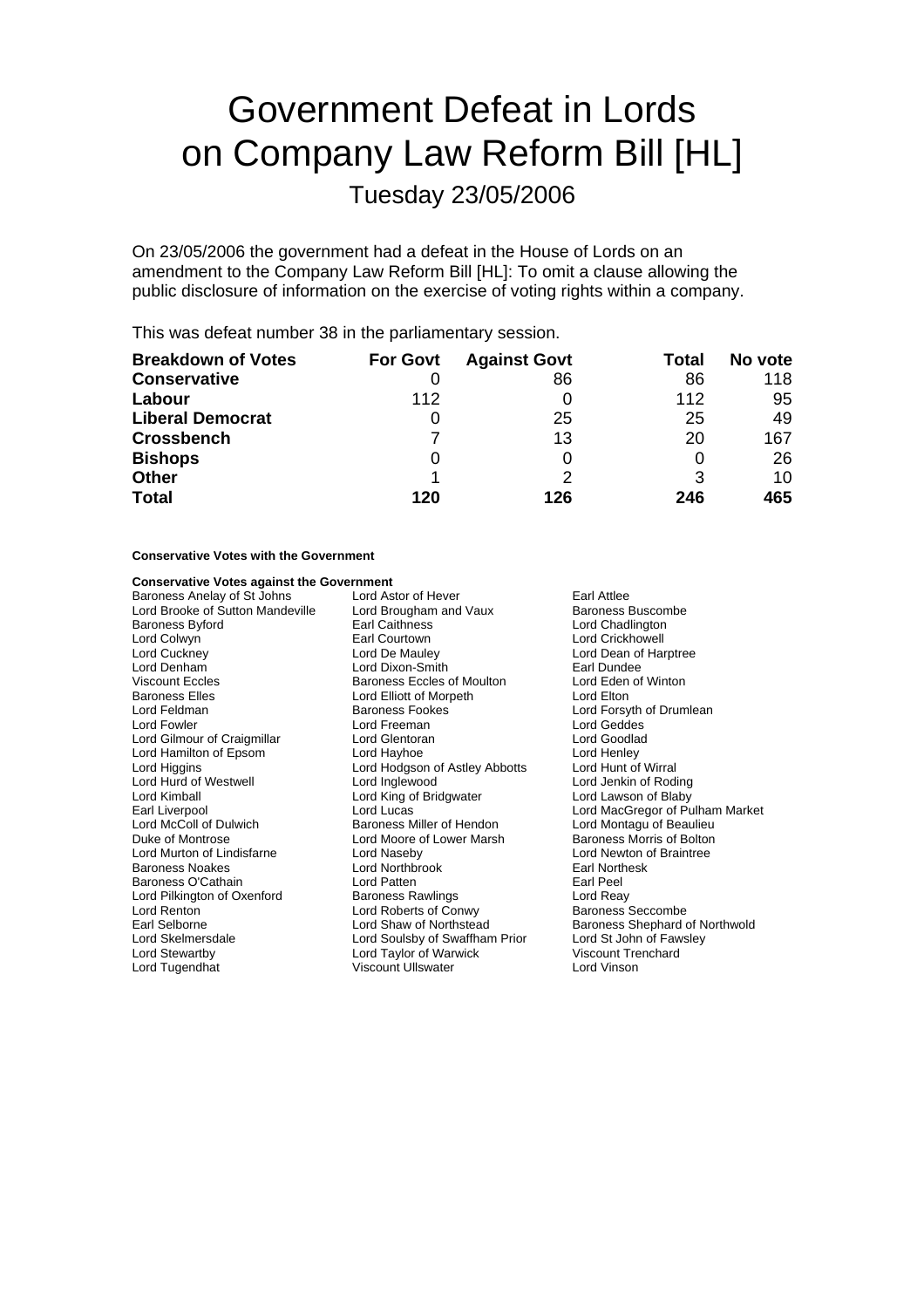Baroness Wilcox

Lord Waddington Lord Wade of Chorlton Lord Wakeham

### **Labour Votes with the Government**

Baroness Adams of Craigielea Lord Adonis Lord Anned Lord Alli **Example 20 Extraches Amos** Lord Anderson of Swansea<br>Baroness Andrews **Baroness Ashton of Upholland** Lord Bach Baroness Andrews **Baroness Ashton of Upholland** Lord Bach<br>
Lord Barnett Lord Bach Lord Bassam of Brighton **Lord Bach Lord Bach Lord Bach Lord B**ach Lord Berkelev Lord Bernstein of Craigweil **Lord Bhattacharyya** Lord Bilston Baroness Blackstone The Lord Borrie Corrie Corrie Lord Bragg<br>
Lord Brookman Corrie Lord Campbell-Savours Lord Carter of Coles Lord Brookman Lord Campbell-Savours<br>
Lord Christopher Cord Clinton-Davis Lord Corbett of Castle Vale Baroness Crawley Baroness David<br>
Lord Davies of Oldham<br>
Lord Davies of Coity Lord Desai Lord Davies of Oldham Lord Davies of Coity Lord Desai Lord Dixon Lord Dubs Lord Elder Lord Evans of Temple Guiting Lord Evans of Parkside Baroness Farrington of Ribbleton Lord Faulkner of Worcester The Lord Foster of Bishop Auckland Lord Fyfe of Fairfield<br>Baroness Gale Cord Gavron Lord Gavron Baroness Gibson of I Lord Grantchester Lord Grocott Lord Harris of Haringey Lord Hart of Chilton **Chilton Constructs** Lord Haworth **Baroness Henig**<br>
Lord Howarth of Newport **Baroness Howel** Lord Hollick Lord Howarth of Newport Baroness Howells of St Davids<br>
Lord Hove Lord Hove Lord Hughes of Woodside<br>
Lord Hughes of Woodside Lord Hunt of Chesterton Lord Hunt of Kings Heath Lord Irvine Cord Irvine<br>
Lord Janner of Braunstone Baroness Jay of Paddington Lord Jones Lord Janner of Braunstone **Baroness Jay of Paddington** Lord Jones<br>Lord Judd **Baroness Lord Kinnock** Cord Kinnock Lord Lea of Crondall **Lord Lea of Crondall**<br>
Lord Lord Lofthouse of Pontefract Lord MacKenzie of Culkein Lord Mason of Barnsley Lord Lofthouse of Pontefract Lord MacKenzie of Culkein<br>
Lord Maxton **Carlo Baron Carlo Baron Contents** Lord Maxton **Baroness McDonagh** Baroness McDonagh Baroness McIntosh of Hudnall<br>
Lord McKenzie of Luton **Baroness McCanness McCanness McCanness** Morgan of Huyton Lord McKenzie of Luton Lord Moonie<br>
Lord Morris of Aberavon Baroness Morris of Yardley Lord O'Neill of Clackmannan Lord Parekh **Baroness Pitkeathley** Lord Radice<br>
Lord Randall of St Budeaux Lord Rea Lord Rea Baroness Re Lord Robertson of Port Ellen<br>
Baroness Royall of Blaisdon<br>
Lord Sainsbury of Turville Baroness Royall of Blaisdon **Carolic Studie Example 2** Cord Sainsbury of Turville Baroness Scotland of Asthal<br>
Lord Sewel Cord Smith of Finsbury Lord Sewel Viscount Simon Lord Smith of Finsbury Lord Tunnicliffe Lord Turnberg Baroness Turner of Camden<br>Lord Varley Baroness Warwick of Undercliffe Baroness Whitaker Lord Varley **Baroness Warwick of Undercliffe**<br> **Lord Whitty** Baroness Wilkins Lord Young of Norwood Green

Lord Bassam of Brighton<br>Lord Bhattacharyya Lord Gordon of Strathblane Lord Kinnock Lord Kirkhill<br>
Lord Leitch Lord Lipsey Lord Rea The State Baroness Rendell of Babergh<br>
Lord Rooker<br>
Lord Rowlands Baroness Taylor of Bolton

Baroness Cohen of Pimlico Baroness Gale **Report Constructs Careform Constructs** Baroness Gibson of Market Rasen<br>
Lord Gilbert **Baroness Goudie**<br>
Lord Gilbert **Baroness Goudie** Lord Hughes of Woodside<br>Lord Irvine of Lairg Lord O'Neill of Clackmannan Baroness Smith of Gilmorehill Lord Soley Baroness Symons of Vernham Dean<br>
Lord Taylor of Blackburn Baroness Taylor of Bolton Lord Tomlinson Lord Woolmer of Leeds

### **Labour Votes against the Government**

#### **Liberal Democrat Votes with the Government**

### **Liberal Democrat Votes against the Government**<br>Lord Addington **Ration** Baroness Ba

Lord Clement-Jones Lord Smith of Clifton Baroness Walmsley

Earoness Barker **Communist Constructs** Lord Chidgey<br>
Lord Dholakia Lord Chidgey<br>
Uiscount Falkland Lord Garden **Baroness Harris of Richmond** Lord Hooson<br>
Lord Kirkwood of Kirkhope **Baroness Linklater of Butterstone** Lord Mackie of Benshie Lord Kirkwood of Kirkhope Baroness Linklater of Butterstone<br>Earl Mar and Kellie **Baroness** Lord McNally Baroness Neuberger Lord Newby Lord Oakeshott of Seagrove Bay Lord Razzall Lord Rodgers of Quarry Bank Lord Shutt of Greetland

Baroness Miller of Chilthorne Domer